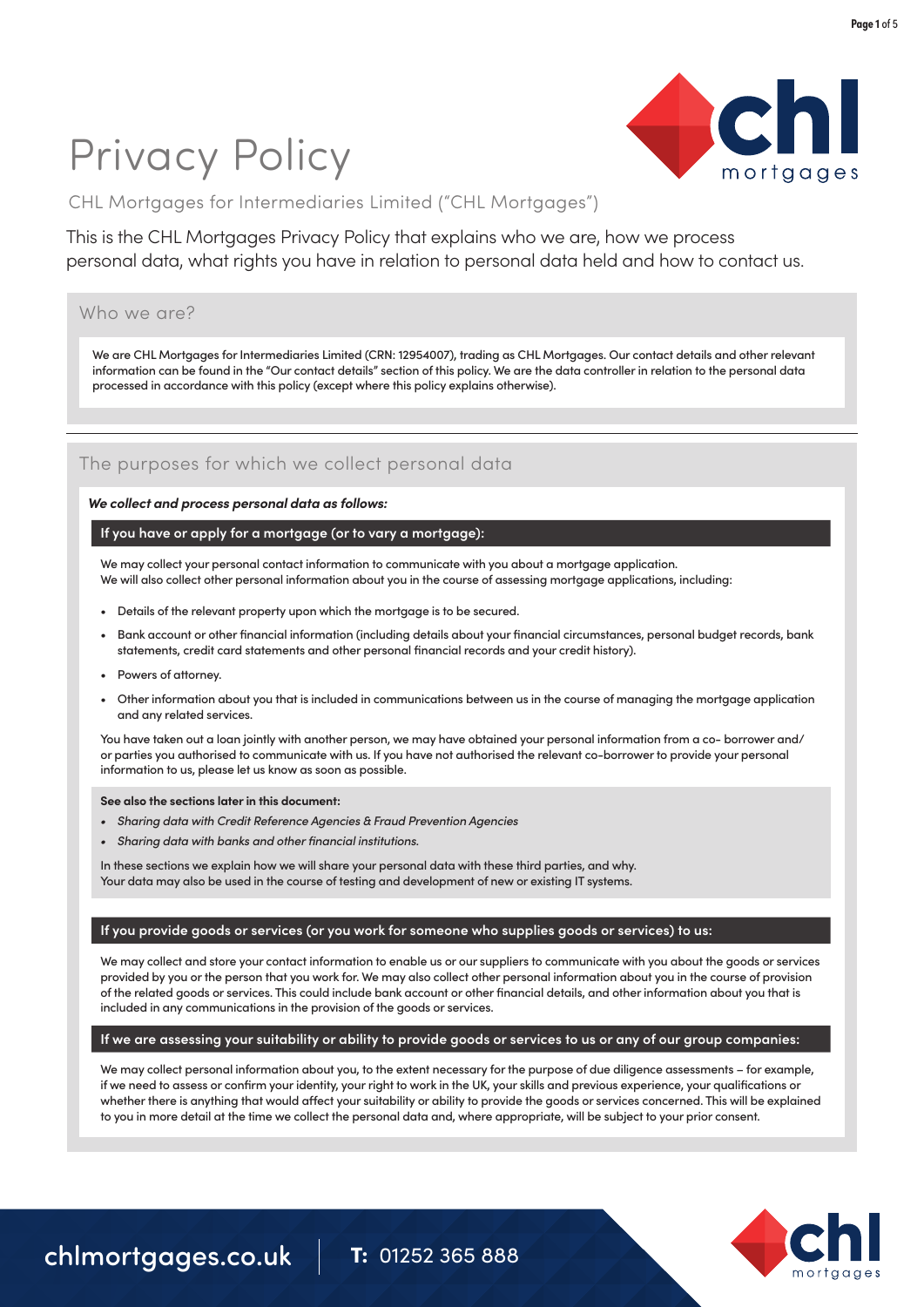# The purposes for which we collect personal data (continued)

### **If you apply for a position with us:**

We may collect personal information about you in connection with any application by you for a position with us. In that case, we will explain in more detail at the time how and for what purposes we intend to process the relevant personal information.

### **If we wish to send you advertising, marketing or promotional material:**

Where we have your consent, we may record your contact details so that we can send you direct marketing material to advertise or promote our goods and services. We may combine this with other information we have collected about the things you are interested in and that are relevant to the services provided by us (for example, when you apply for particular products from us). This helps us make sure that the marketing material we send you is relevant and appropriate to your requirement.

### **If you browse our website:**

We may collect information when you use our website about how you move around different sections of the site. This is for analytics purposes, to help us understand how people use our website, so that we can make improvements. We may keep a record of the website content you have clicked on and use that to target advertising on the website to you that is relevant to your interests, which we have identified based on the information we have collected. We might use cookies to do this, which is explained in our cookies policy on our website.

Please do not provide us with personal information about anyone else unless you have their consent to do so.

# Who we share your personal data with

### **We may where appropriate share your personal data with:**

### **Appropriate third parties including, without limitation:**

- our business partners, customers, suppliers and sub-contractors for the exercise of our rights or the performance of our obligations, as well as (where applicable) where your mortgage has been or will be transferred by us to another party, to that party and/or its authorised third-party administrators. This applies to your mortgage or in relation to any contract we enter into or other dealings we have in the normal course of business with you or the person that you work for;
- our auditors, legal advisors and other professional advisors or service providers;
- credit, fraud or other similar reference agencies, for the purpose of assessing your suitability or ability to pay, where this is in the context of us entering (or proposing to enter) into a mortgage or other contract with you or the person that you work for (see the separate section on credit reference agencies, above).

### **In relation to information obtained via our website, without limitation:**

- our advertisers and advertising networks which require the data to select and serve adverts to you and others. We do not disclose information about identifiable individuals to our advertisers, but we will provide them with aggregate information about our users. We may also use such aggregate information to help advertisers reach the kind of audience they want to target. We may make use of the personal data we have collected from you to enable us to comply with our advertisers' wishes by displaying their advertisement to that target audience and subject to the cookie section of this policy;
- analytics and search engine providers that assist us in the improvement and optimisation of our site and subject to our cookies policy.

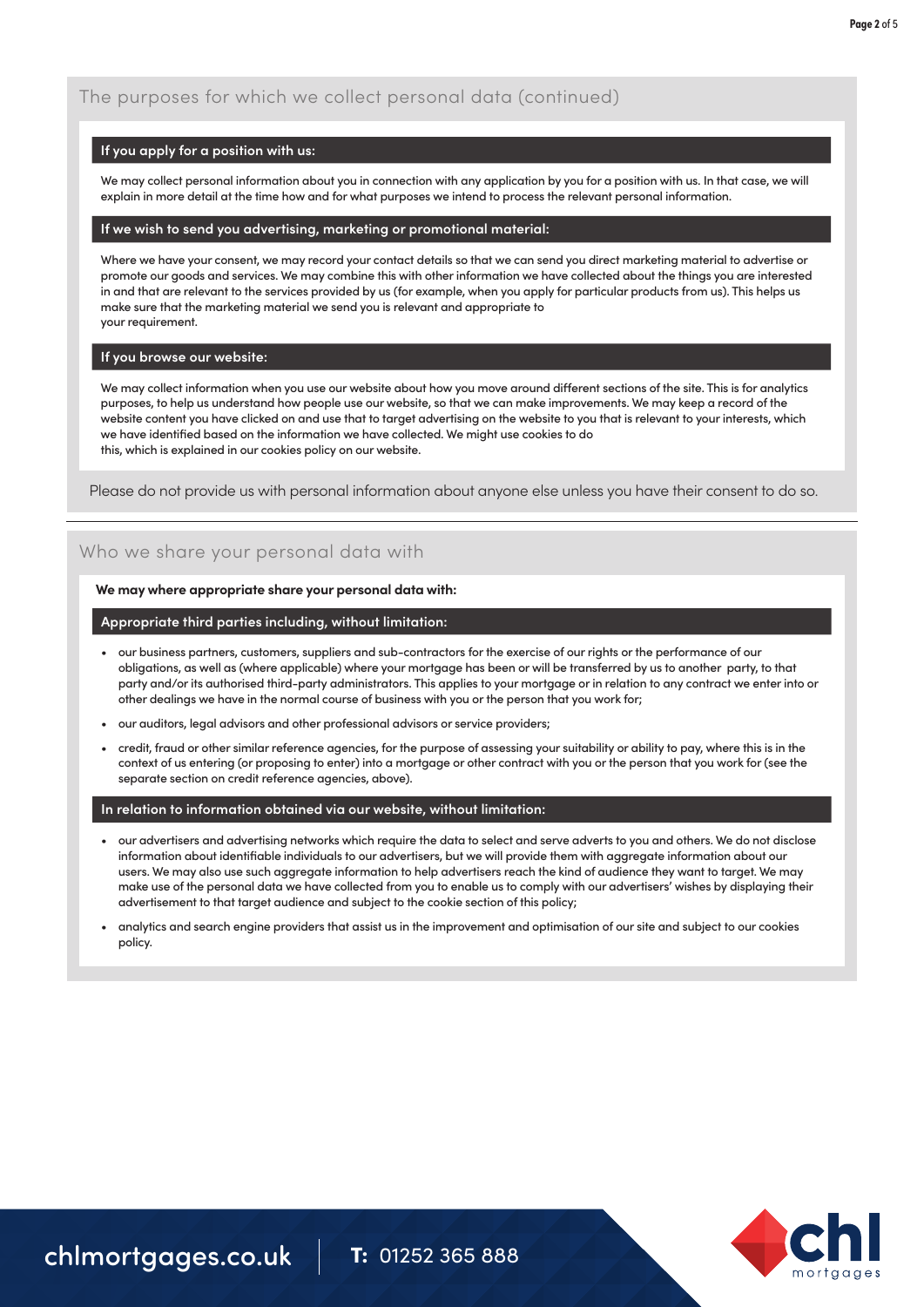# Sharing data with Credit Reference Agencies & Fraud Prevention Agencies

If you apply for or hold a mortgage with us, we may supply your personal information to credit reference and fraud prevention agencies and they will give us information about you, such as about your financial history. We do this to assess creditworthiness and product suitability, check your identity, manage your account, trace and recover debts and prevent criminal activity.

We will also continue to exchange information about you with credit reference and fraud prevention agencies on an ongoing basis, including information about your mortgage application, settled accounts, any debts not fully repaid on time and continue outstanding beyond the original maturity date. Credit reference and fraud prevention agencies could share your information with other organisations. Your data will also be linked to the data of your spouse, any joint applicants or other financial associates.

There are three key credit reference agencies that we use. Their Credit Reference Agency Information Notices (CRAINs) provide details on the data they hold (and for how long), the way they use and share your information, how they prevent fraud and your data protection rights. Their details can be found below:

- TransUnion: [transunion.co.uk/legal/privacy-centre](https://www.transunion.co.uk/legal/privacy-centre)
- Equifax: equifax.co.uk/crain
- Experian: experian.co.uk/crain

The personal information we have collected from you will be shared with fraud prevention agencies who will use it to prevent fraud and money-laundering and to verify your identity. If fraud is detected, you could be refused certain services, finance, or employment. Further details of how your information will be used by us and these fraud prevention agencies, and your data protection rights, can be found by https://www.cifas.org.uk/fpn.

# Sharing data with banks or other financial institutions in relation to the mortgage

CHL Mortgages for Intermediaries Limited is part of a group companies. We may share your data with other group companies including, without limitation, the following group companies: Capital Home Loans Limited. They will assist us in providing our services to you. We may share your data with other group companies or affiliates or companies which come into our group at a later time, if it becomes expedient to involve them in the servicing of your loans or otherwise to provide our services to you. We will only share information with other group companies where we have a legitimate interest in doing so. Typically, this is to facilitate, in an efficient manner, the operation of our business, delivery of our services (including the administration of mortgages), and fulfilment of our legal and contractual duties. Where, in this Privacy Policy, we talk about the things we will do in relation to your data, it may be that the action is taken by a relevant group company on our behalf.

In some cases, although your mortgage is with us, banks or other financial institutions may have an agreement with us under which we originate mortgages on their behalf or they have a right to receive income in relation to your mortgage.

In these cases, the relevant banks or other financial institutions may have access to information (including relevant personal data) relating to those of your loans in which they have such an interest, solely for audit and related regulatory purposes.

In all such cases, access will be governed by an agreement with us which restricts the access to, and use of, any information relating to you for anything other than the relevant audit or other regulatory purposes, and to ensure that all information relating to you is kept confidential at all times. Where we share data with a third party and that third party is a joint Data Controller, we will ensure that arrangements are in place to apportion data protection compliance between us and the joint Data Controller.

Banks or other financial institutions may obtain such access from time to time If you would like any further details about this processing and the extent to which it may affect you, please contact us via one of the channels set out at the end of the policy.

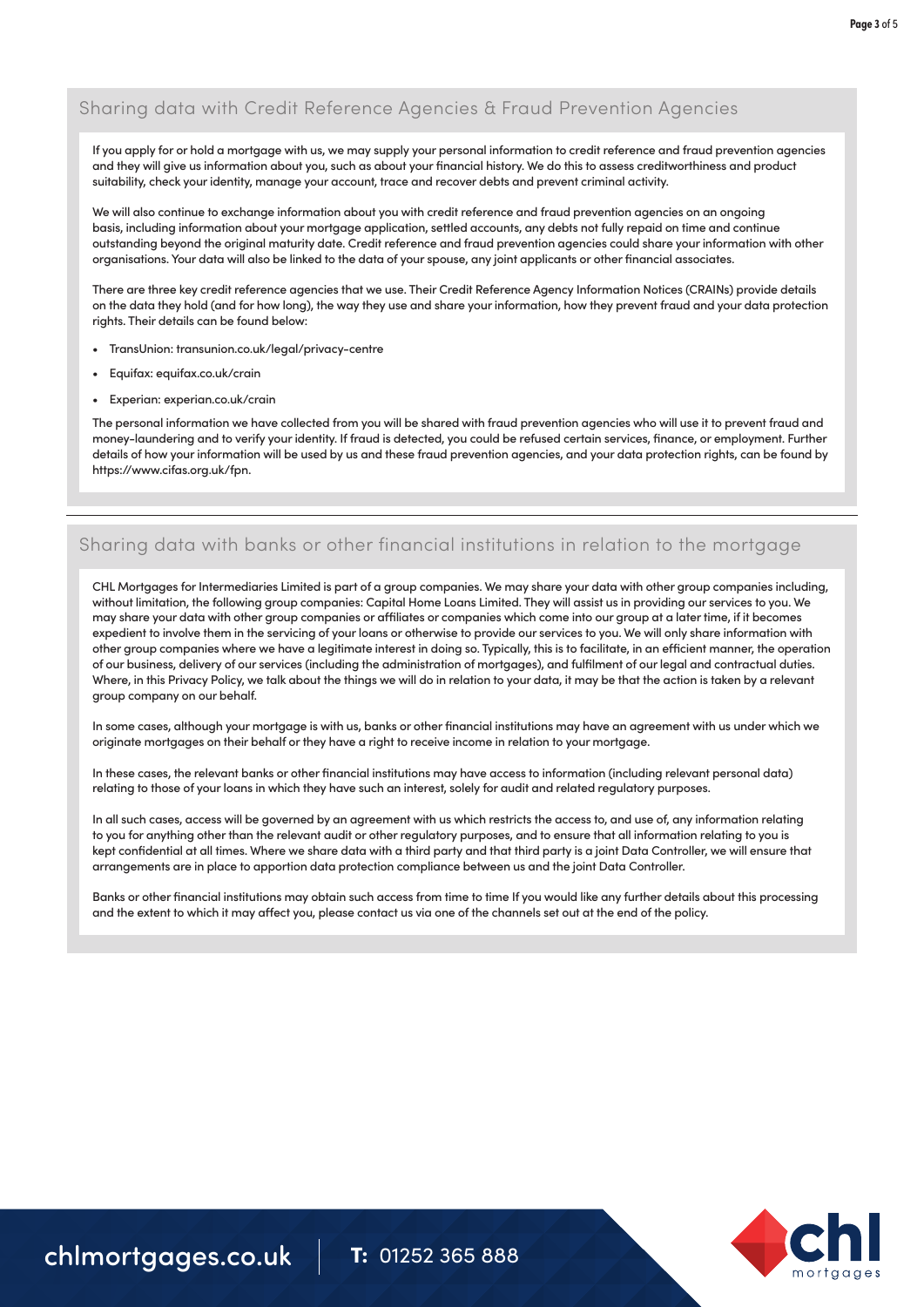# Other disclosures we may make

#### *We may disclose your personal data to third parties:*

- In the event that we sell any mortgages or other assets, in which case we may disclose your personal data to the prospective buyer of such business or assets, subject to the terms of this privacy policy.
- If the company or substantially all of its assets are acquired by a third party, in which case personal data held by us about our customers will be one of the transferred assets.
- If we are under a duty to disclose or share your personal data in order to comply with any legal obligation or regulatory instruction.
- In order to enforce or apply our terms of supply and other agreements with you or the person that you work for
- To protect the rights, property or safety of our business or others. This includes exchanging information with other companies and organisations for the purposes of fraud prevention, or credit risk management.

### Security of your personal data

All personal data processed by us is stored securely and the level of security is appropriate to the nature of the data concerned. Unfortunately, we cannot guarantee that the transmission of information via the internet is completely secure. Although we will do our best to protect your personal data, we cannot guarantee the security of your data transmitted by you to our email addresses and any such transmission is at your own risk. Once we have received your information, we will use appropriate procedures and security features to try and prevent unauthorised access.

# The legal basis for our processing of personal data

#### *The legal basis on which we process your personal data is as follows:*

- processing concerned (for any processing we are undertaking with your consent, please see the section below headed "Your rights" • Where it is necessary to obtain your prior consent to processing personal data, we will obtain and rely on your consent for the on how to withdraw your consent).
	- Otherwise, we will process your personal data where the processing is necessary:
		- **–** for the performance of a contract (including any relevant mortgage contracts) to which you are a party or in order to take steps at your request prior to entering into such a contract;
		- **–** for compliance with a legal obligation to which we are subject;
		- **–** for the purposes of legitimate interests pursued by us or another person, provided that this will only be in circumstances in which those legitimate interests do not override your interests or fundamental rights and freedoms which require protection of personal data; or
		- **–** for the protection of your vital interests or of another natural person (for example, in the case of a medical emergency).

### How long we keep your personal data

We process personal data only for so long as is necessary for the purpose(s) for which it was originally collected, after which it will be deleted, or anonymised except to the extent that it is necessary for us to continue to hold it for the purpose of compliance with legal obligations to which we are subject or for another legitimate and lawful purpose.